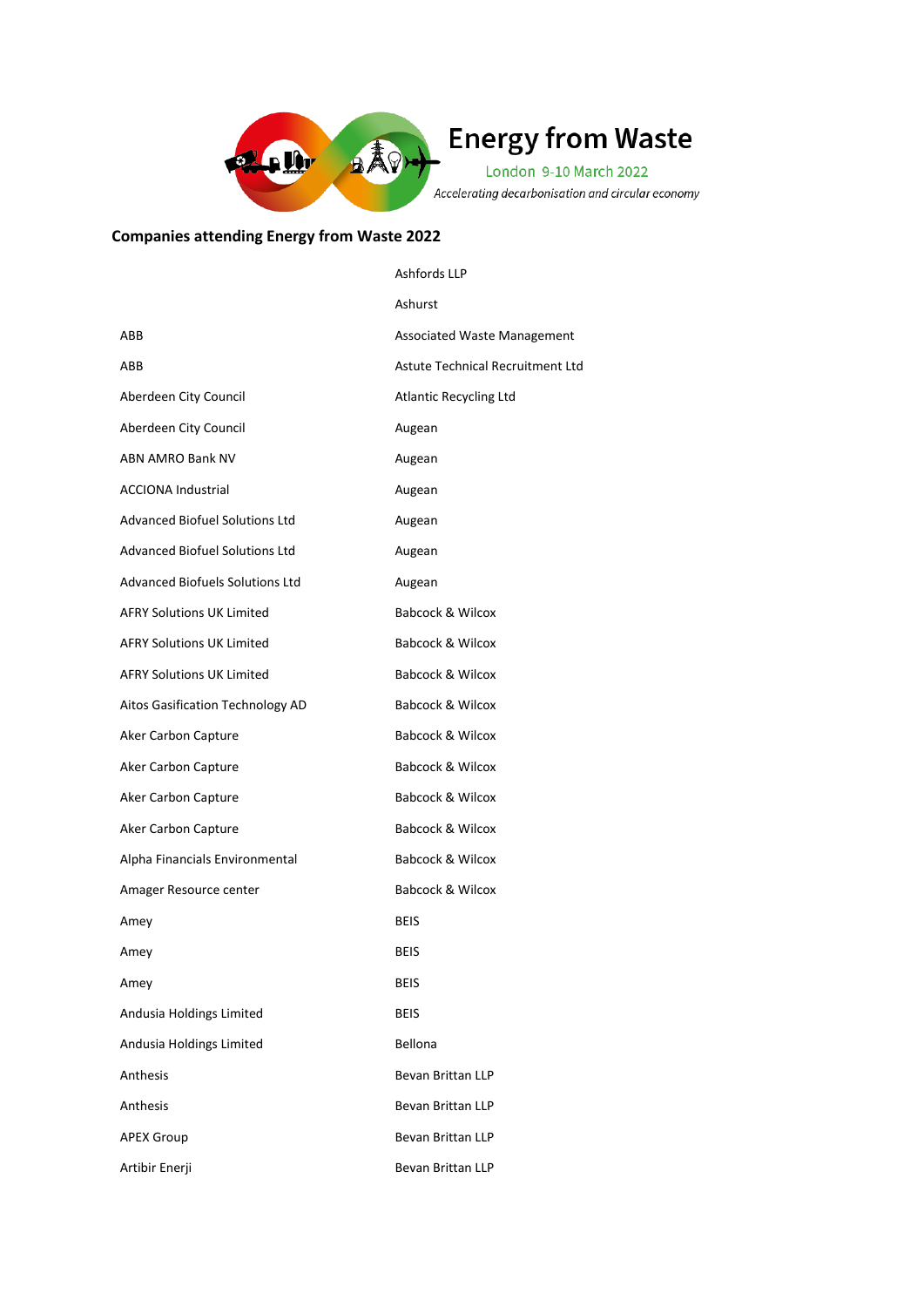| Bevan Brittan LLP                                | CO <sub>2</sub> Capsol AS          |
|--------------------------------------------------|------------------------------------|
| <b>Bevan Brittan LLP</b>                         | <b>Cobalt Energy</b>               |
| <b>Bioenergy Infrastructure Group</b>            | <b>Cobalt Energy Limited</b>       |
| <b>Bioenergy Infrastructure Group</b>            | <b>Cobalt Energy Limited</b>       |
| Bioenergy Infrastructure Limited                 | <b>Cobalt Energy Limited</b>       |
| <b>Blue Phoenix UK Ltd</b>                       | <b>Cobalt Energy Limited</b>       |
| BOCCARD                                          | <b>Cobalt Energy Limited</b>       |
| ВP                                               | <b>Cobalt Energy Limited</b>       |
| ВP                                               | <b>Cobalt Energy Limited</b>       |
| Brian Harding Environmental Ltd                  | <b>Cobalt Energy LTD</b>           |
| Briggs & Forrester Engineering Services Ltd      | CoGen Limited                      |
| <b>Brightmark</b>                                | Copes Vulcan                       |
| <b>Brockwell Energy Limited</b>                  | Cormis Partners Ltd                |
| <b>Bruening Group Danmark ApS</b>                | Cory                               |
| <b>Bruening Group UK Ltd</b>                     | Cory                               |
| <b>Buckinghamshire Council</b>                   | Covanta Energy Ltd                 |
| BURMEISTER & WAIN SCANDINAVIAN<br>CONTRACTOR     | Covanta Energy Ltd                 |
| <b>BWSC Services UK</b>                          | COWI A/S                           |
| Captimise AB                                     | <b>CPL Activated Carbons</b>       |
| Captimise AB                                     | Cross Wrap Oy                      |
| Carbon Capture and Storage Association<br>(CCSA) | Cross Wrap Oy                      |
| <b>CEM Solutions</b>                             | Cross Wrap Oy                      |
| <b>CEM Solutions</b>                             | Cross Wrap Oy                      |
| Ceres EMC                                        | Cross Wrap Oy                      |
| CEWEP                                            | <b>CTP Environment UK</b>          |
| Changeover Technologies                          | Danfoss Ltd.                       |
| Changeover Technologies                          | Dauson Environmental Group Ltd     |
| <b>Chilworth Construction Management</b>         | Dauson Environmental Group Ltd     |
| <b>Chilworth Construction Management</b>         | DB3 Architecture                   |
| Chilworth Construction Management Ltd            | Department for Interational Trade  |
| Clear Public Space Ltd                           | Department for International Trade |
| Climate Change Committee                         | Department for International Trade |
| CMS Cameron McKenna Nabarro Olswang<br>LLP       | <b>DIF Capital Partners</b>        |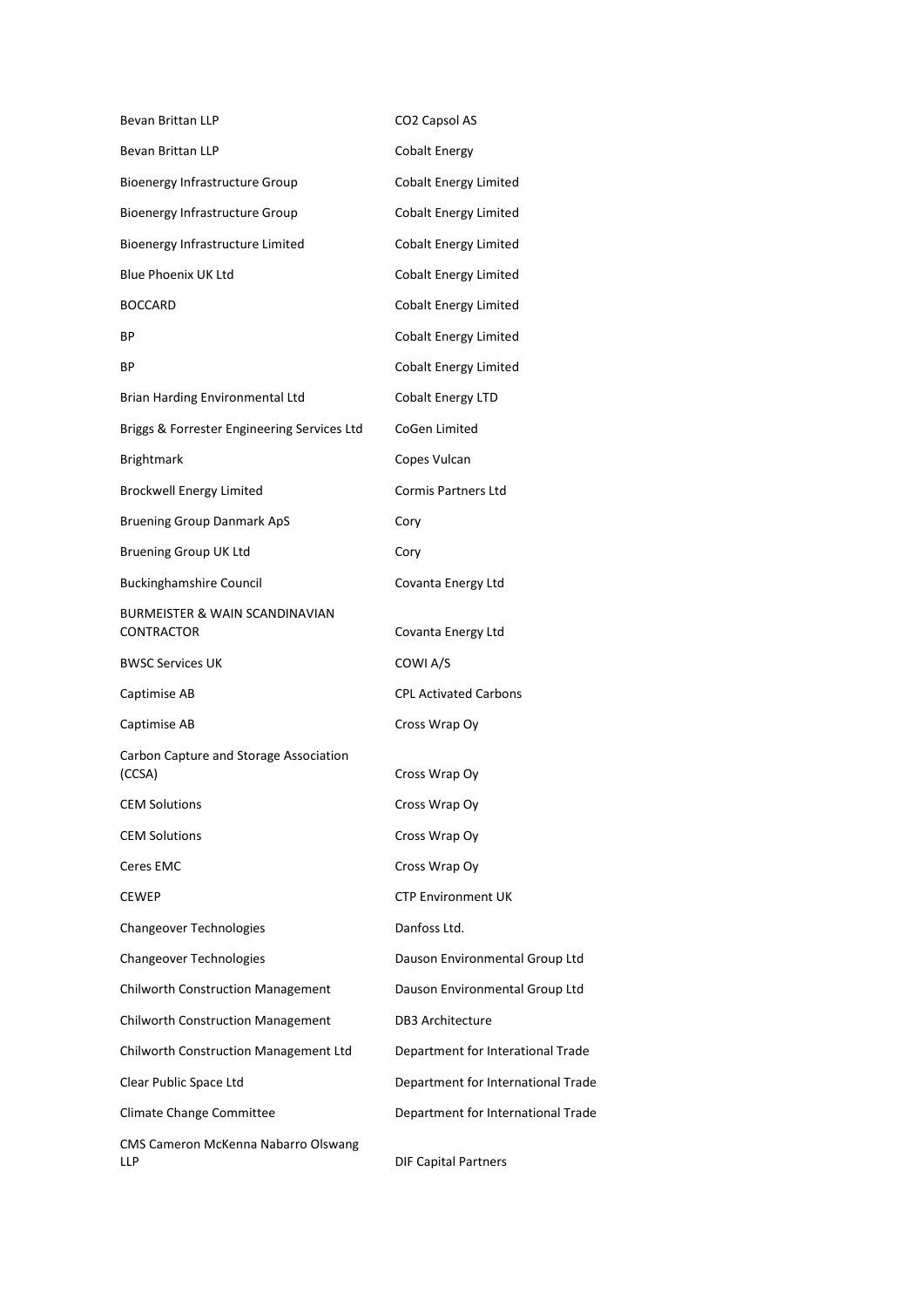| <b>DWPF</b>                               | Fichtner Consulting Engineers Ltd   |
|-------------------------------------------|-------------------------------------|
| Doosan Babcock                            | Fichtner Consulting Engineers Ltd   |
| DWPF                                      | <b>First Sentier Investors</b>      |
| DWPF                                      | <b>Fives Group</b>                  |
| E Energies Ltd                            | <b>FM Global</b>                    |
| E.ON                                      | <b>FM Global</b>                    |
| E.ON                                      | Fortis IBA Ltd                      |
| E4Tech                                    | Fortum                              |
| Eastman                                   | Fortum eNext                        |
| EBRD                                      | Fortum Oslo Varme                   |
| <b>EfW Consulting Limited</b>             | Fulcrum BioEnergy Ltd.              |
| ENDSwasteandbioenergy.com                 | <b>FWC-Consulting</b>               |
| <b>ENERGY &amp; RESOURCES LTD</b>         | GfA                                 |
| enfinium                                  | <b>GK Europe GmbH</b>               |
| enfinium                                  | <b>GK Europe GmbH</b>               |
| Enfinium                                  | Greek Public Power Corporation S.A. |
| enfinium                                  | Greek Public Power Corporation S.A. |
| <b>ENGIE</b>                              | Greek Public Power Corporation S.A. |
| <b>ENGIE LABORELEC</b>                    | Greek Public Power Corporation S.A. |
| <b>ENGIE LABORELEC</b>                    | <b>Green Giraffe</b>                |
| <b>Environmental Services Association</b> | <b>Green Transition Holding</b>     |
| EQTEC                                     | <b>Green Transition Holding</b>     |
| Equitix                                   | <b>Green Transition Holding</b>     |
| Equitix Ltd                               | <b>Green Transition Holding</b>     |
| Equitix Ltd                               | <b>Green Transition Holding</b>     |
| ESA                                       | <b>Green Transition Holding</b>     |
| <b>ESWET</b>                              | Greyparrot                          |
| ESWET                                     | Hatch                               |
| <b>EU Innovation Fund</b>                 | <b>HELECTOR</b>                     |
| <b>European Commission</b>                | <b>HELECTOR</b>                     |
| ΕY                                        | Hitachi Zosen Inova                 |
| Faithful+Gould                            | Hitachi Zosen Inova                 |
| Faithful+Gould                            | Hitachi Zosen Inova                 |
| <b>FCC Environment</b>                    | Hitachi Zosen Inova                 |
| FCC Environment CEE GmbH                  | Howden Peter Brotherhood Ltd        |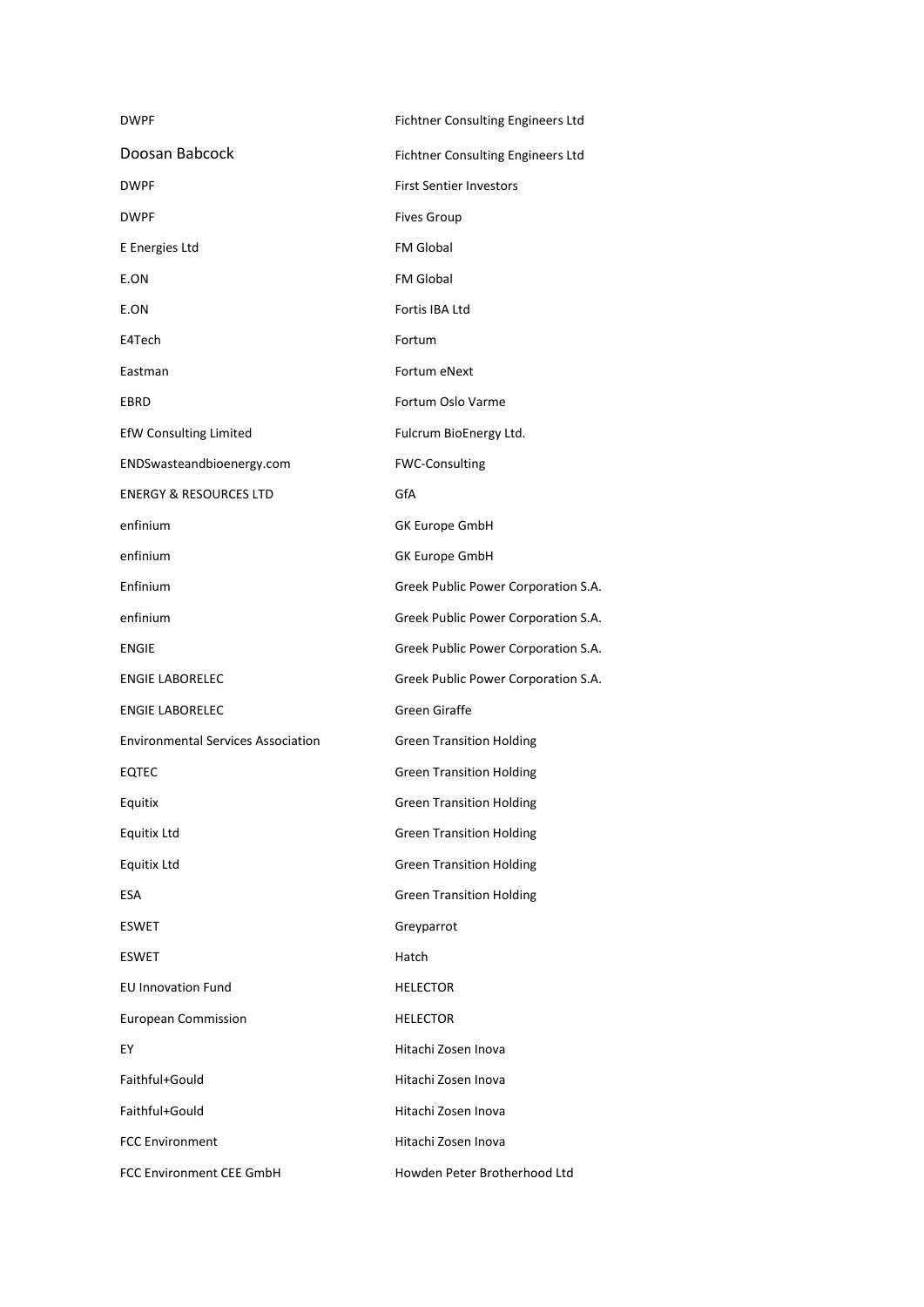| HUI                                               | KOBELCO ECO-SOLUTIONS Co., Ltd.                |
|---------------------------------------------------|------------------------------------------------|
| Hydrogen Utopia International                     | KOBELCO ECO-SOLUTIONS Co., Ltd.                |
| <b>IDOM</b>                                       | Konecranes Demag UK Ltd                        |
| <b>IDOM</b>                                       | Krakowski Holding Komunalny S.A. w<br>Krakowie |
| I-Environment Investments Limited                 | Krishnan & Associates, Inc.                    |
| <b>I-Environment Investments Limited</b>          | KSB SE & Co. KGaA                              |
| I-Environment Investments Limited                 | KSB SE & Co. KGaA                              |
| Indaver Ireland Ltd                               | LAB SA                                         |
| Indaver Nederland B.V.                            | LAB SA                                         |
| <b>Infinity Eyes</b>                              | LanzaTech UK                                   |
| Integrated Global Services (IGS)                  | Lodge Cottrell Ltd                             |
| Integrated Global Services (IGS)                  | London Energy LTD                              |
| <b>Inverroy Crisis Management Ltd</b>             | London Research International Ltd.             |
| Iona Capital Ltd                                  | Low Carbon                                     |
| Irish Salt Mining Co. Ltd.                        | Macquarie/Green Investment Group               |
| Irish Salt Mining Co. Ltd.                        | Magaldi Power S.p.A.                           |
| Jernforsen Bioenergy Solutions                    | Magaldi Power S.p.A.                           |
| JETRO WIEN - Japan External Trade<br>Organisation | Magaldi Power S.p.A.                           |
| JFE Engineering Corporation                       | Magaldi Power S.p.A.                           |
| JFE Engineering Corporation                       | Magaldi Power S.p.A.                           |
| K Energitjänst AB                                 | <b>Martin Engineering</b>                      |
| K Energitjänst AB                                 | Martin Engineering                             |
| Kanfa Group                                       | MARTIN GmbH für Umwelt- und<br>Energietechnik  |
| Kanfa Group                                       | <b>Matthews Environmental Solutions UK</b>     |
| Kantor Energy Ltd (Dornan Engineering)            | Matthews Environmental Solutions UK            |
| Kantor Energy Ltd (Dornan Engineering)            | MCCOY CONTRACTORS                              |
| Kantor Energy Ltd (Dornan Engineering)            | Mick George Ltd                                |
| Kenny Waste Management                            | Miller insurance llp                           |
| Keppel Seghers Belgium, NV                        | <b>Miller Insurance Services</b>               |
| <b>KEW TECHNOLOGY LTD</b>                         | MillerTurner                                   |
| <b>KEW TECHNOLOGY LTD</b>                         | MillerTurner                                   |
| <b>KEW TECHNOLOGY LTD</b>                         | Mitsubishi Power Europe                        |
| Kobelco Eco-Solutions Co., Ltd.                   | Mitsubishi Power Europe GmbH                   |
|                                                   |                                                |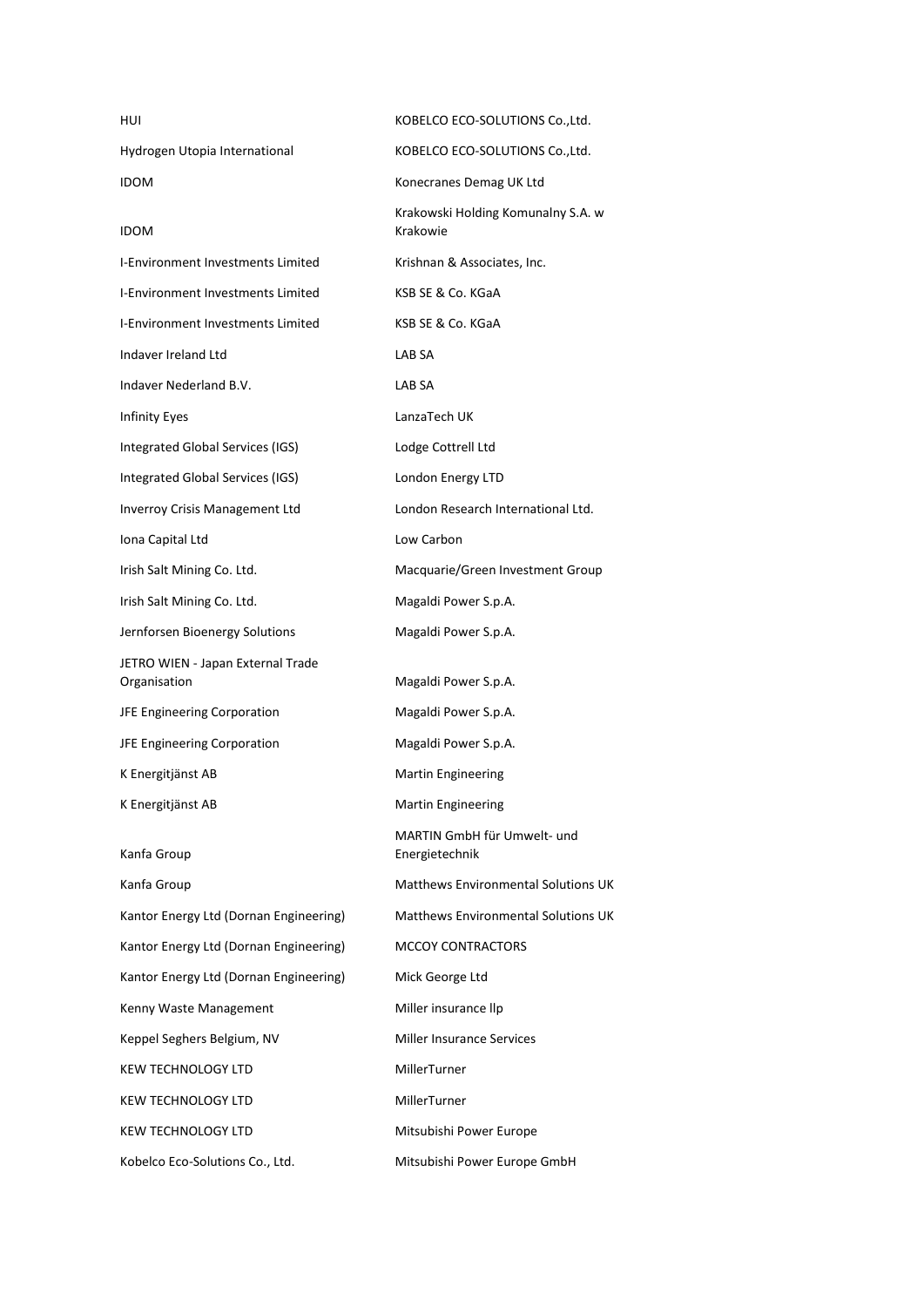| Mott MacDonald                           | Qair                                                                   |
|------------------------------------------|------------------------------------------------------------------------|
| Mott MacDonald                           | Rabobank                                                               |
| MUFG Bank, Ltd.                          | Rabobank                                                               |
| Müllheizkraftwerk Rothensee GmbH         | Race Cottam Associates                                                 |
| N+P Group                                | Ramboll                                                                |
| N+P Group                                | Ramboll                                                                |
| <b>NATIXIS</b>                           | Ramboll                                                                |
| <b>NOAH</b>                              | Ramboll - Waste to Energy UK                                           |
| <b>NOAH</b>                              | <b>Recycling Solutions</b>                                             |
| <b>NOAH AS</b>                           | <b>Recycling Solutions</b>                                             |
| Nooter/Eriksen                           | Redbourne Capital                                                      |
| Norfund                                  | Re-Gen waste                                                           |
| Norfund                                  | Resource Efficiency and Circular Economy<br>Division, Welsh Government |
| Norton Rose Fulbright LLP                | Ricardo Energy & Environment                                           |
| Novalux Energy Solutions Ltd             | <b>SAGE Industry</b>                                                   |
| O.C.O Technology Limited                 | Sapphire                                                               |
| O.C.O Technology Limited                 | Sargent & Lundy                                                        |
| <b>OMEX Environmental Ltd.</b>           | Saudi Aramco                                                           |
| <b>OMNI Conversion Technologies</b>      | Saudi Aramco                                                           |
| Omni Conversion Technologies             | Scandinavian Energy Contractor A/S                                     |
| OMNI Conversion Technologies Inc.        | <b>SCANMETALS</b>                                                      |
| <b>OMNI Conversion Technologies Inc.</b> | SCANMETALS                                                             |
| OMNI Conversion Technologies Inc.        | Scot Heat & Power                                                      |
| Online Cleaning UK                       | Scot Heat & Power                                                      |
| Osborne Clarke LLP                       | SHANAHAN ENGINEERING                                                   |
| OTECHOS SERVICES AS                      | <b>SHV ENERGY</b>                                                      |
| Otto Simon Limited                       | Siemens Bank                                                           |
| Paprec Energies                          | SPIG SpA                                                               |
| Peel L & P                               | Standardkessel Baumgarte GmbH                                          |
| PEEL NRE LIMITED                         | Standardkessel Baumgarte GmbH                                          |
| Petrofac                                 | Standardkessel Baumgarte GmbH                                          |
| Petrofac                                 | Stantec                                                                |
| Petrofac                                 | Stantec                                                                |
| Powerday PLC Waste & Recycling           | Stantec UK Ltd                                                         |